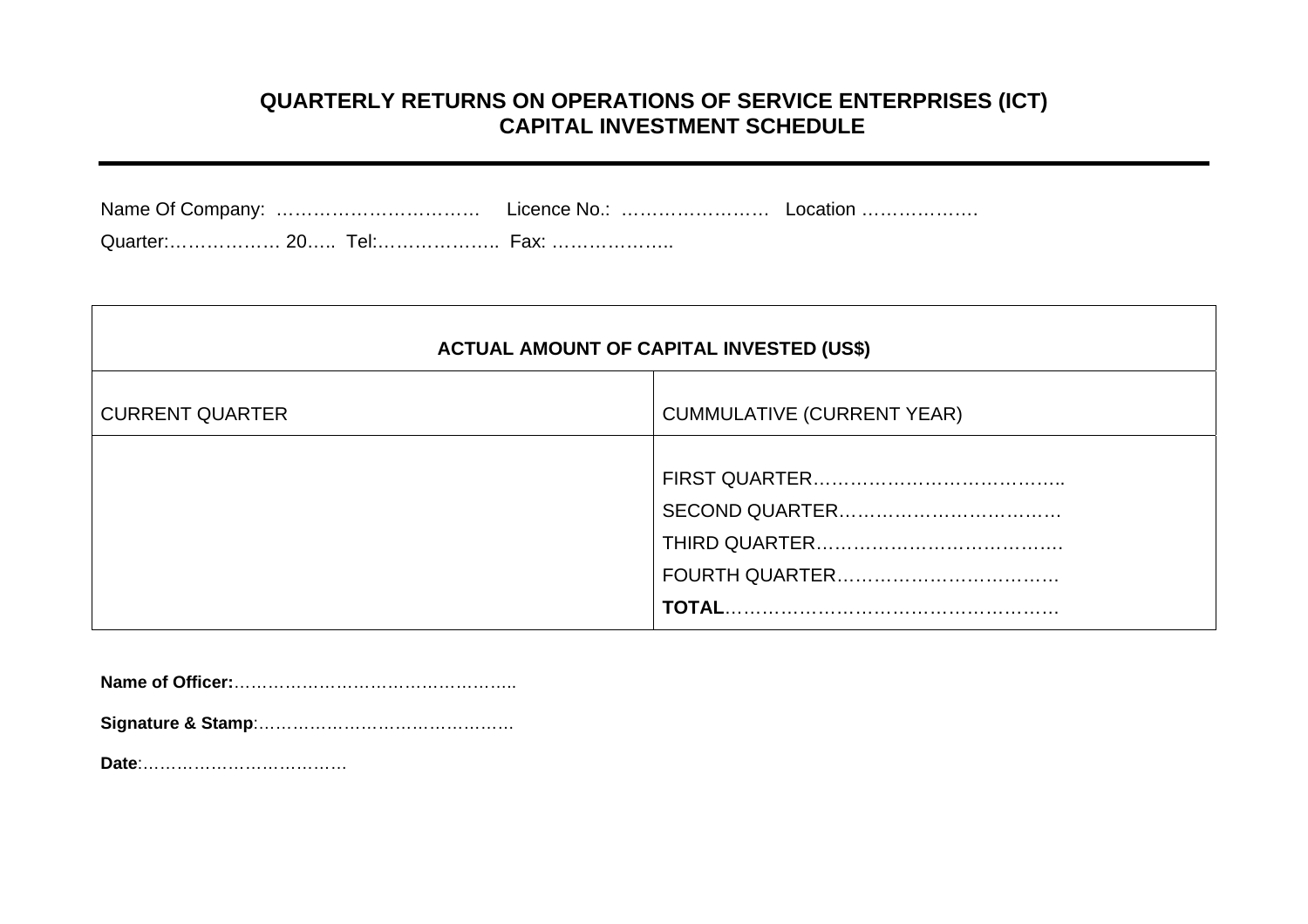#### **QUARTERLY RETURNS ON OPERATIONS OF FREE ZONES ENTERPRISES (SERVICE/ ICT SECTOR) NATIONAL COMMUNICATION AUTHORITY REPORT**

| Name Of Company: | Licence No.: | Location |
|------------------|--------------|----------|
|------------------|--------------|----------|

Quarter:……………… 20….. Tel:……………….. Fax: ………………..

|                                 |                            |                      | STATUS (PLEASE TICK APPROPRIATE COLUMN)     |                                 |
|---------------------------------|----------------------------|----------------------|---------------------------------------------|---------------------------------|
| <b>DATE OF LICENSE</b><br>(NCA) | <b>NCA REPORT REQUIRED</b> | <b>NOT INITIATED</b> | <b>INITIATED PROCESS</b><br>- NOT COMPLETED | <b>PERMIT</b><br><b>GRANTED</b> |
|                                 |                            |                      |                                             |                                 |
|                                 |                            |                      |                                             |                                 |
|                                 |                            |                      |                                             |                                 |
|                                 |                            |                      |                                             |                                 |
|                                 |                            |                      |                                             |                                 |
| <b>TOTAL</b>                    |                            |                      |                                             |                                 |

**Name of Officer:**…………………………………………..

**Signature & Stamp**:………………………………………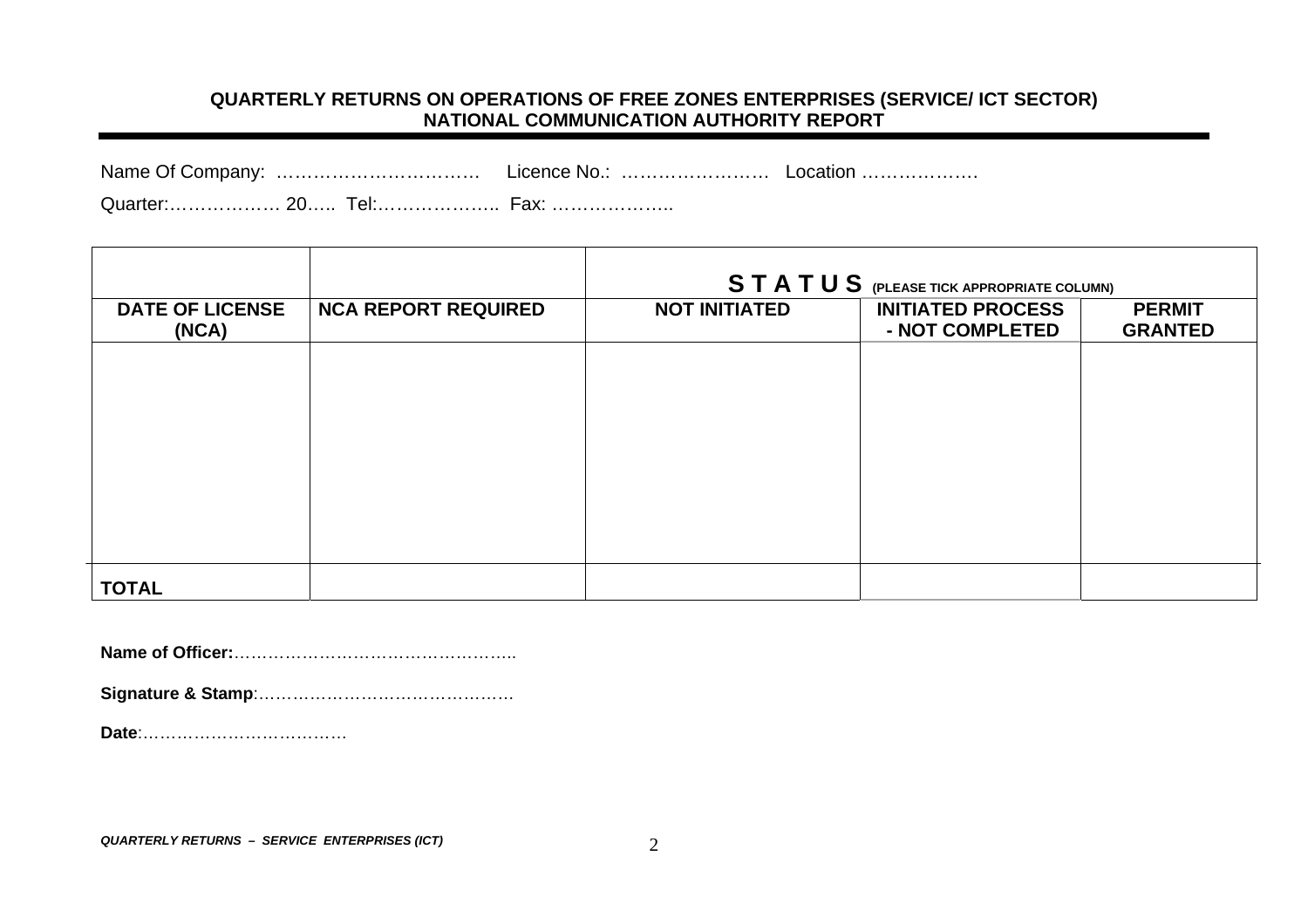#### **QUARTERLY RETURNS ON OPERATIONS OF SERVICE ENTERPRISES (ICT) IMPORT SCHEDULE**

|  | Fax: |  |
|--|------|--|

| <b>VOLUME</b> | VALUE (US\$) |
|---------------|--------------|
|               |              |
|               |              |
|               |              |
|               |              |
|               |              |
|               |              |
| <b>TOTAL</b>  |              |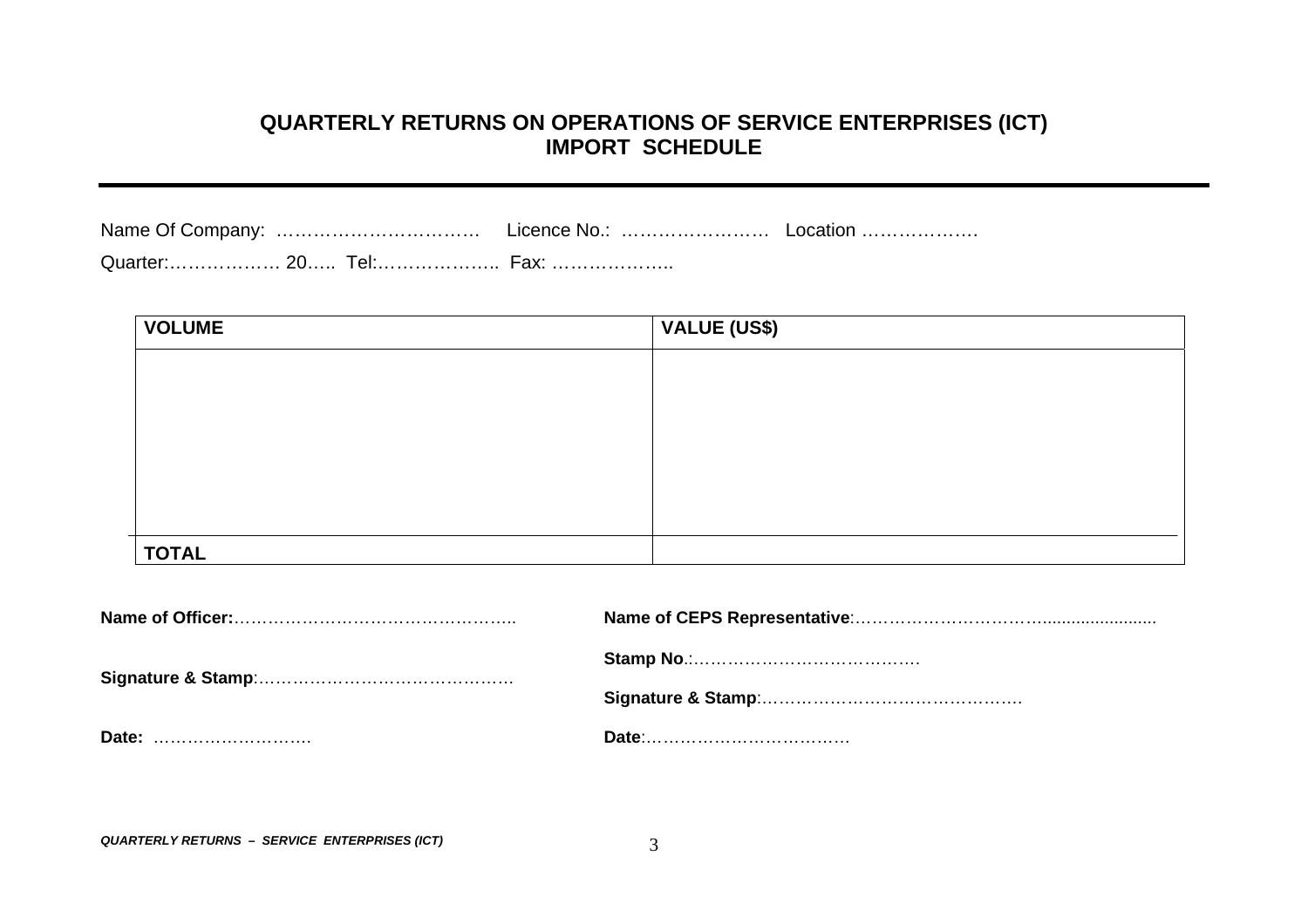# **QUARTERLY RETURNS ON OPERATIONS OF SERVICE ENTERPRISES (ICT) PRODUCTION SCHEDULE**

| Quarter: 20 Tel: Fax: |  |  |
|-----------------------|--|--|

| <b>Item / Service</b> | <b>Actual Qty</b> | <b>Actual Value (\$)</b> |
|-----------------------|-------------------|--------------------------|
|                       |                   |                          |
|                       |                   |                          |
|                       |                   |                          |
|                       |                   |                          |
|                       |                   |                          |
|                       |                   |                          |
|                       |                   |                          |
| <b>TOTAL</b>          |                   |                          |

| Date: |  |
|-------|--|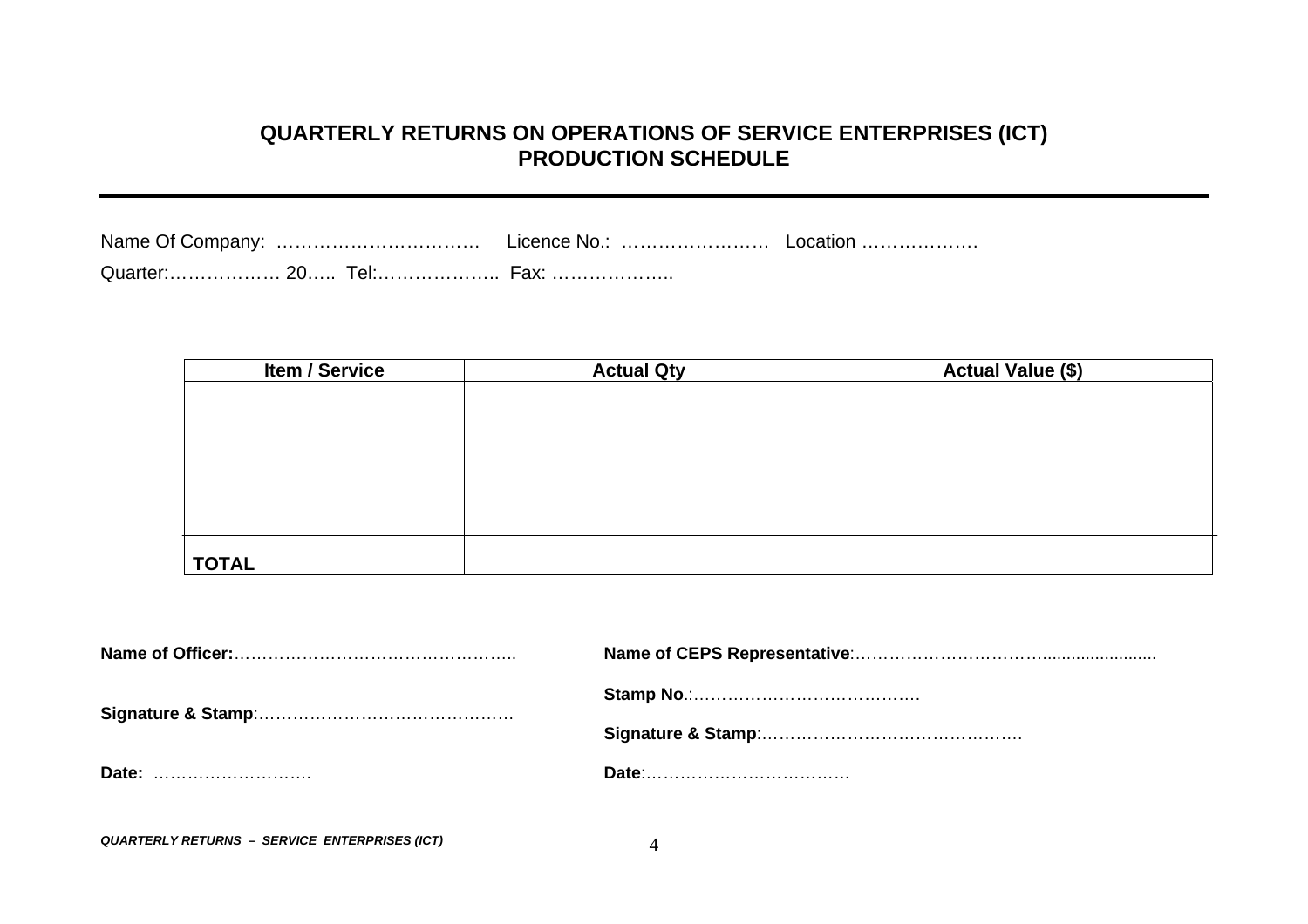## **QUARTERLY RETURNS ON OPERATIONS OF SERVICE ENTERPRISES (ICT) EXPORT SCHEDULE**

Name Of Company: ……………………………………… Licence No.: ………………………………………………………………………………………… Quarter:……………… 20….. Tel:……………….. Fax: ………………..

| <b>Product/Service</b> | <b>Actual Qty</b> | <b>Actual Value (\$)</b> |
|------------------------|-------------------|--------------------------|
|                        |                   |                          |
|                        |                   |                          |
|                        |                   |                          |
|                        |                   |                          |
|                        |                   |                          |
|                        |                   |                          |
|                        |                   |                          |
|                        |                   |                          |
| <b>TOTAL</b>           |                   |                          |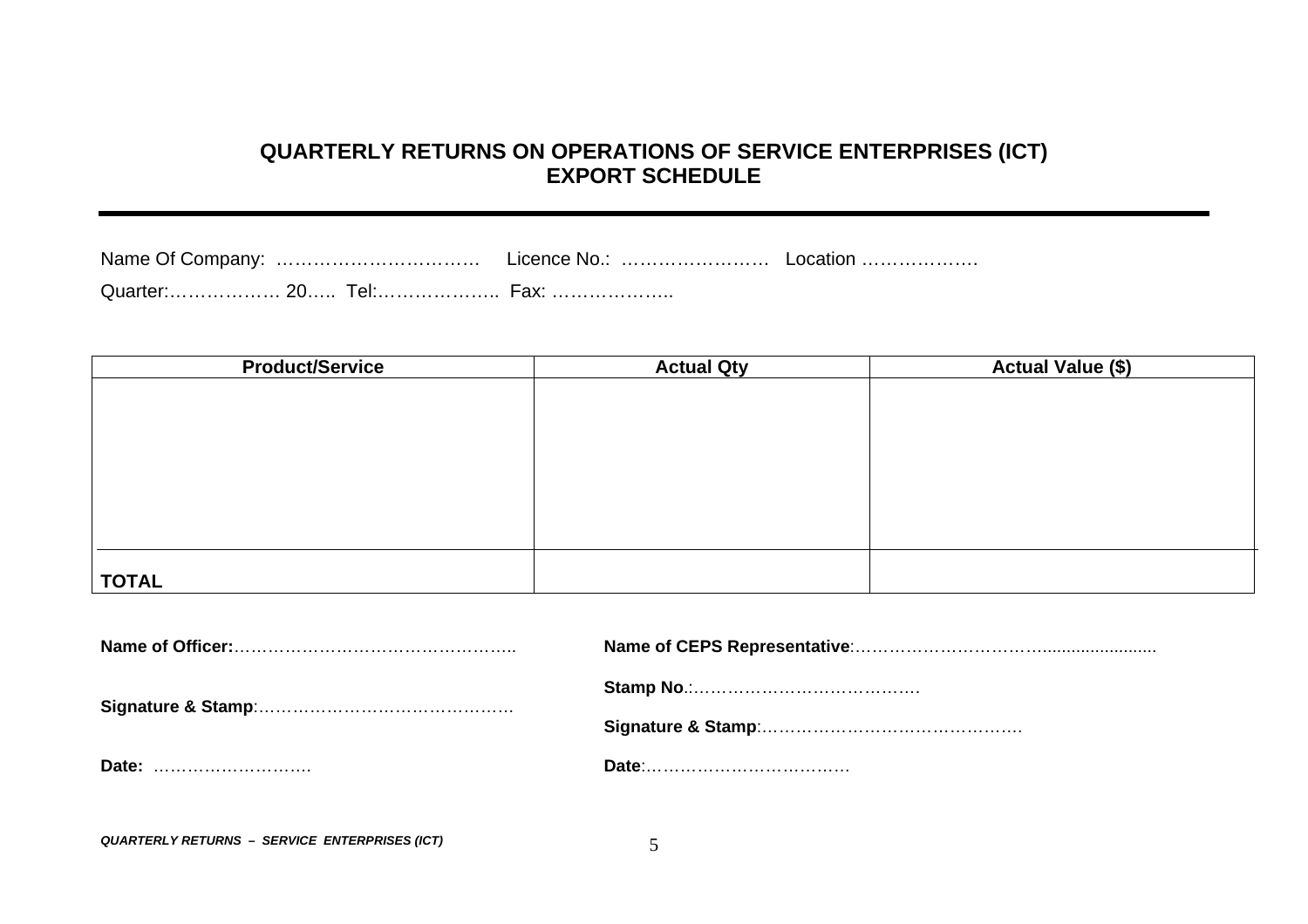# **QUARTERLY RETURNS ON OPERATIONS OF SERVICE ENTERPRISES (ICT) LOCAL SALES SCHEDULE**

|  | Quarter: 20 Tel: Fax: |  |
|--|-----------------------|--|

| <b>Product/Service</b> | <b>Actual Qty</b> | <b>Actual Value (\$)</b> |
|------------------------|-------------------|--------------------------|
|                        |                   |                          |
|                        |                   |                          |
|                        |                   |                          |
|                        |                   |                          |
|                        |                   |                          |
|                        |                   |                          |
|                        |                   |                          |
|                        |                   |                          |
|                        |                   |                          |
|                        |                   |                          |
|                        |                   |                          |
| <b>TOTAL</b>           |                   |                          |

| Date:                                         |  |  |  |  |  |  |
|-----------------------------------------------|--|--|--|--|--|--|
| QUARTERLY RETURNS - SERVICE ENTERPRISES (ICT) |  |  |  |  |  |  |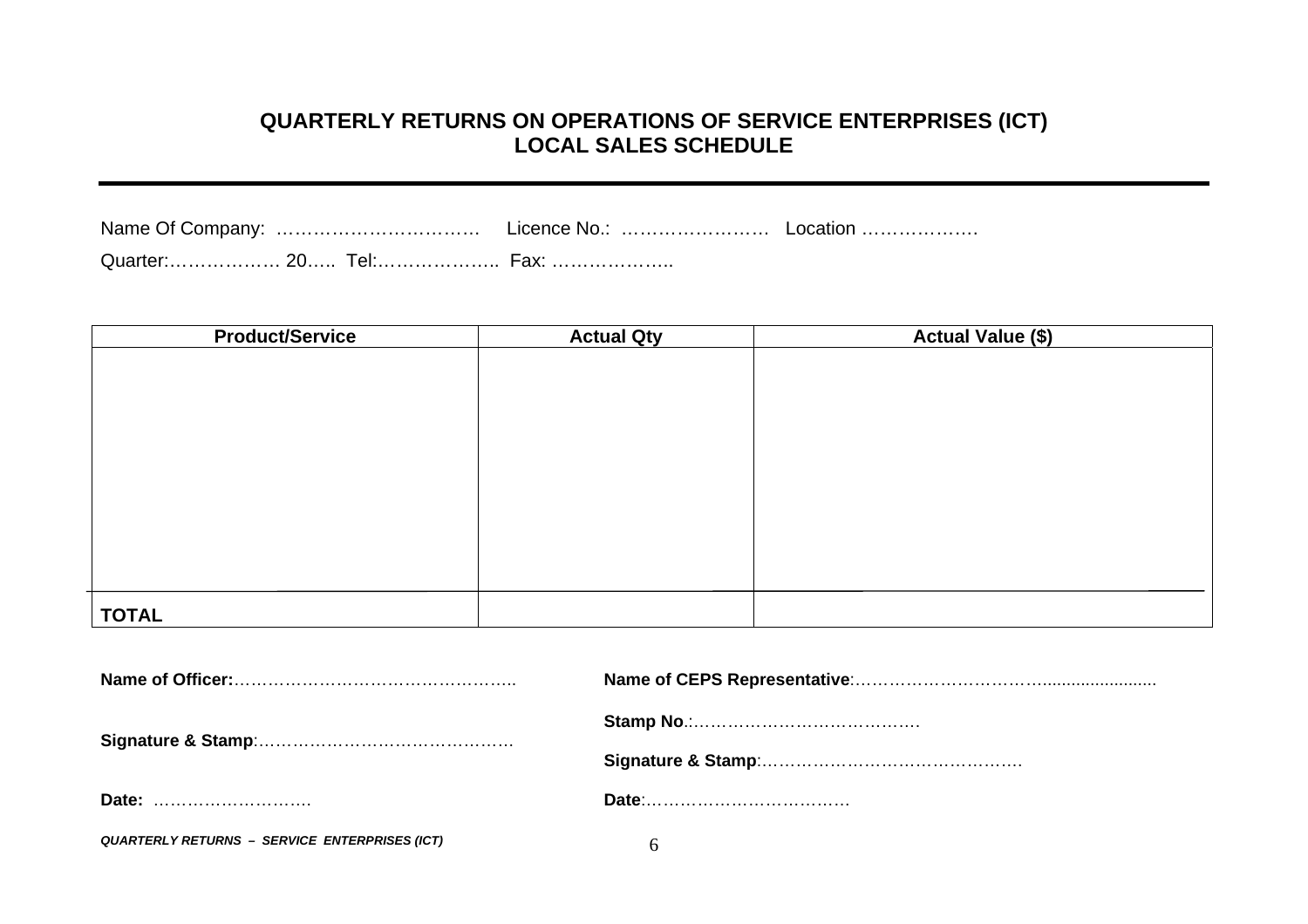#### **QUARTERLY RETURNS ON OPERATIONS OF SERVICE ENTERPRISES (ICT) EMPLOYMENT SCHEDULE**

Name Of Company: …………………………………………… Licence No.: ………………………………………………………………………………………

|      |   | <b>MANAGERIAL</b><br><b>STAFF</b> |        |      |   | TECH. & | <b>SUPERVISORY</b> |      |   | <b>SKILLED</b> |      |   | <b>UNSKILLED</b> |   |      |   |      | <b>TOTAL</b> |      |      | <b>TOTAL</b> | <b>GRAND TOTAL</b> |
|------|---|-----------------------------------|--------|------|---|---------|--------------------|------|---|----------------|------|---|------------------|---|------|---|------|--------------|------|------|--------------|--------------------|
| Nat. |   | Exp.                              |        | Nat. |   |         | Exp.               | Nat. |   |                | Exp. |   | Exp.             |   | Nat. |   | Exp. |              | Nat. | Exp. | Nat.         |                    |
| М    | Е | M                                 | -<br>► | M    | F | М       |                    | М    | Е |                |      | м |                  | M |      | м |      | м            |      |      |              |                    |
|      |   |                                   |        |      |   |         |                    |      |   |                |      |   |                  |   |      |   |      |              |      |      |              |                    |

**Name of Officer:**…………………………………………..

**Signature & Stamp**:………………………………………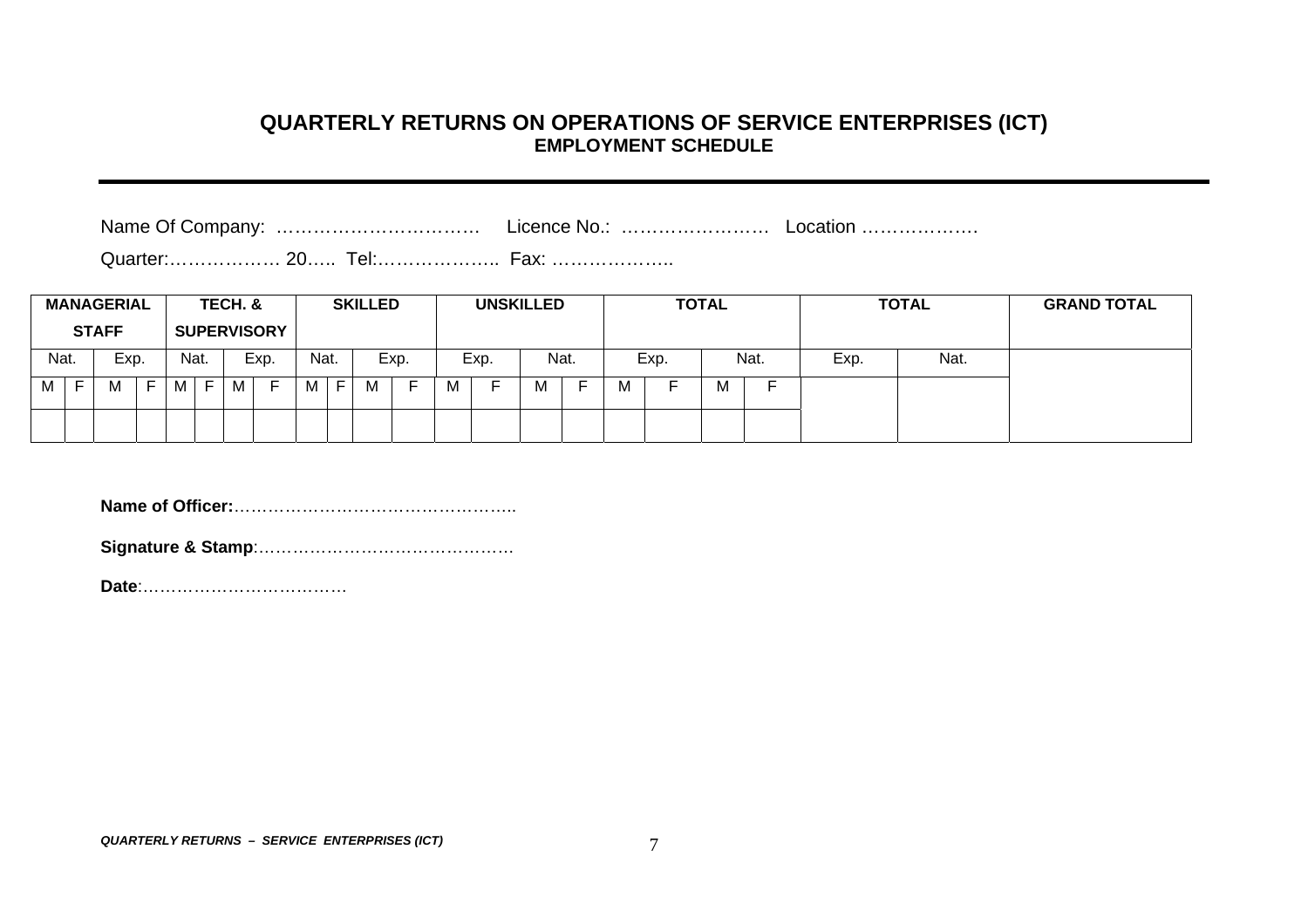#### **QUARTERLY RETURNS ON OPERATIONS OF SERVICE ENTERPRISES (ICT) ACTUAL SALARY / WAGE SCHEDULE OF EMPLOYEES IN U.S. DOLLARS**

|--|--|--|

Quarter:……………… 20….. Tel:……………….. Fax: ………………..

| <b>MANAGERIAL</b> |              | TECH. & |                    | <b>SKILLED</b> |      | <b>UNSKILLED</b> |      | <b>TOTAL</b> |      | <b>GRAND TOTAL</b> |
|-------------------|--------------|---------|--------------------|----------------|------|------------------|------|--------------|------|--------------------|
|                   | <b>STAFF</b> |         | <b>SUPERVISORY</b> |                |      |                  |      |              |      |                    |
| Nat.              | Exp.         | Nat.    | Exp.               | Nat.           | Exp. | Exp.             | Nat. | Exp.         | Nat. |                    |
|                   |              |         |                    |                |      |                  |      |              |      |                    |
|                   |              |         |                    |                |      |                  |      |              |      |                    |

**Name of Officer:**…………………………………………..

**Signature & Stamp**:………………………………………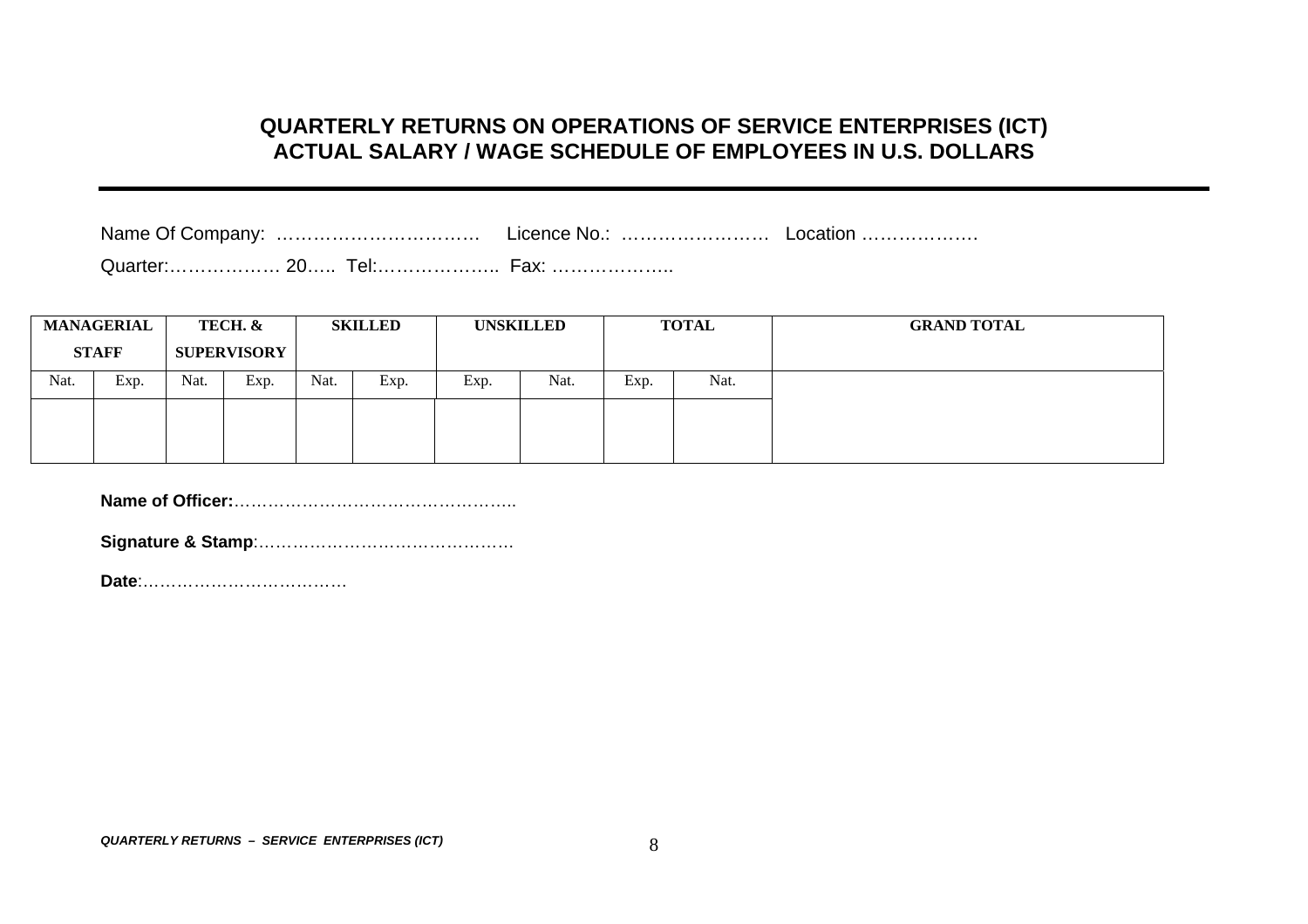# **QUARTERLY RETURNS ON OPERATIONS OF SERVICE ENTERPRISES (ICT) ACTUAL INCOME TAX SCHEDULE OF EMPLOYEES PAYABLE TO I.R.S IN U.S. DOLLARS**

| Name Of Company:             | Licence No.              | LOCAtion |
|------------------------------|--------------------------|----------|
| Quarter: 20<br><u> I el:</u> | $\vdash$ $\mathsf{QV}^r$ |          |

| <b>MANAGERIAL STAFF</b> |      | TECH. &<br><b>SUPERVISORY</b> |      | <b>SKILLED</b> |      | <b>UNSKILLED</b> |      | <b>TOTAL</b> |      | <b>GRAND TOTAL</b> |
|-------------------------|------|-------------------------------|------|----------------|------|------------------|------|--------------|------|--------------------|
| Nat.                    | Exp. | Nat.                          | Exp. | Nat.           | Exp. | Exp.             | Nat. | Exp.         | Nat. |                    |
|                         |      |                               |      |                |      |                  |      |              |      |                    |
|                         |      |                               |      |                |      |                  |      |              |      |                    |

**Name of Officer:**…………………………………………..

**Signature & Stamp**:…………… …………… ……………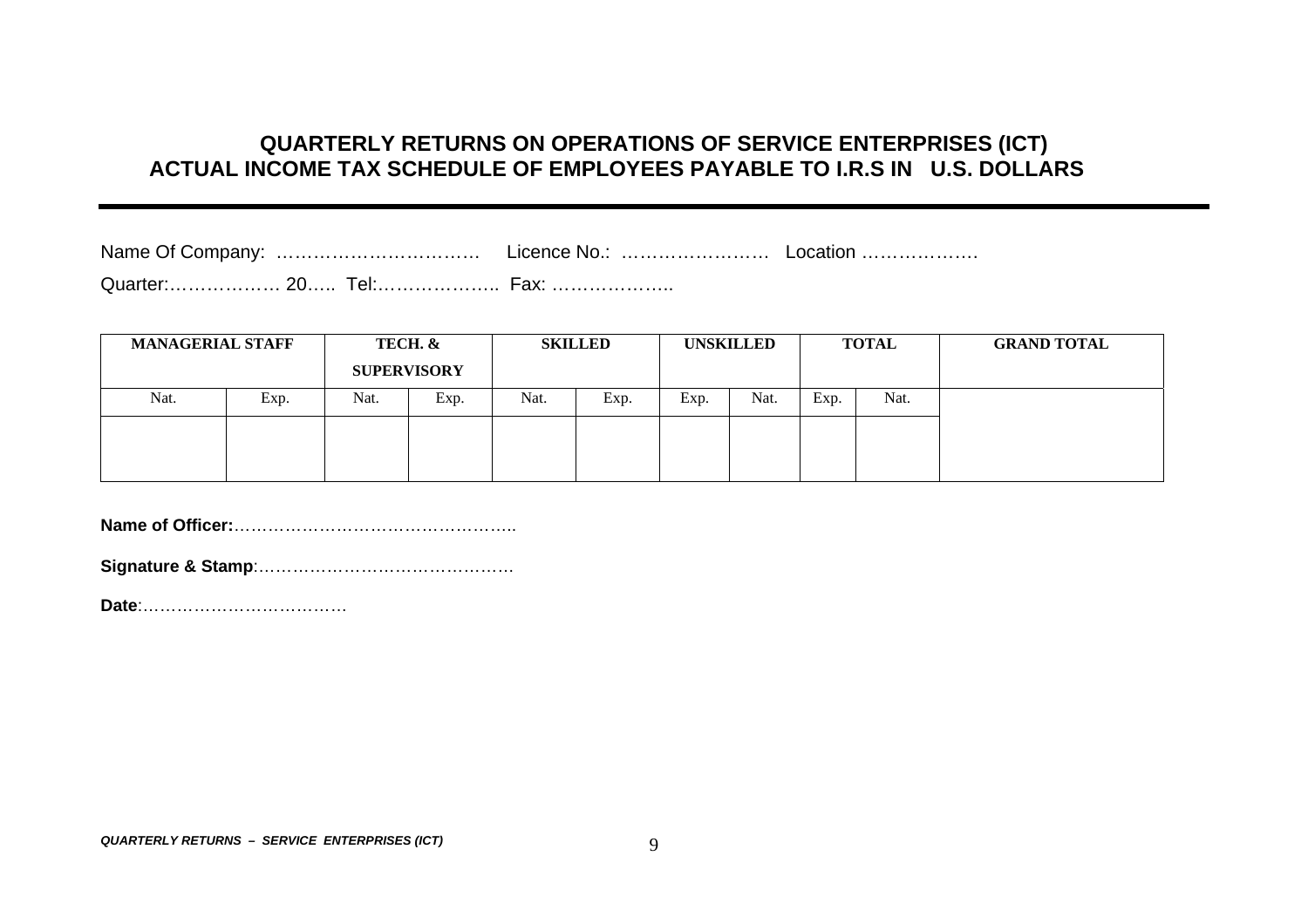# **QUARTERLY RETURNS ON OPERATIONS OF SERVICE ENTERPRISES (ICT) ACTUAL SOCIAL SECURITY CONTRIBUTION FOR THE QUARTER IN U. S. DOLLARS**

| Name Of Company: |  | Licence No.: | LOCAtion |
|------------------|--|--------------|----------|
|                  |  |              |          |

|                  | <b>MANAGERIAL</b> | TECH. &            | <b>SKILLED</b> | <b>UNSKILLED</b> | <b>TOTAL</b> | <b>GRAND TOTAL</b> |
|------------------|-------------------|--------------------|----------------|------------------|--------------|--------------------|
|                  | <b>STAFF</b>      | <b>SUPERVISORY</b> |                |                  |              |                    |
|                  | Nat               | Nat                | Nat.           | Nat.             |              |                    |
| EMPLOYER (12.5%) |                   |                    |                |                  |              |                    |
|                  |                   |                    |                |                  |              |                    |
|                  |                   |                    |                |                  |              |                    |
|                  |                   |                    |                |                  |              |                    |
|                  |                   |                    |                |                  |              |                    |
| EMPLOYEE (5%)    |                   |                    |                |                  |              |                    |
|                  |                   |                    |                |                  |              |                    |
|                  |                   |                    |                |                  |              |                    |
| <b>TOTAL</b>     |                   |                    |                |                  |              |                    |
|                  |                   |                    |                |                  |              |                    |

**Name of Officer:**…………………………………………..

**Signature & Stamp**:…………… …………… ……………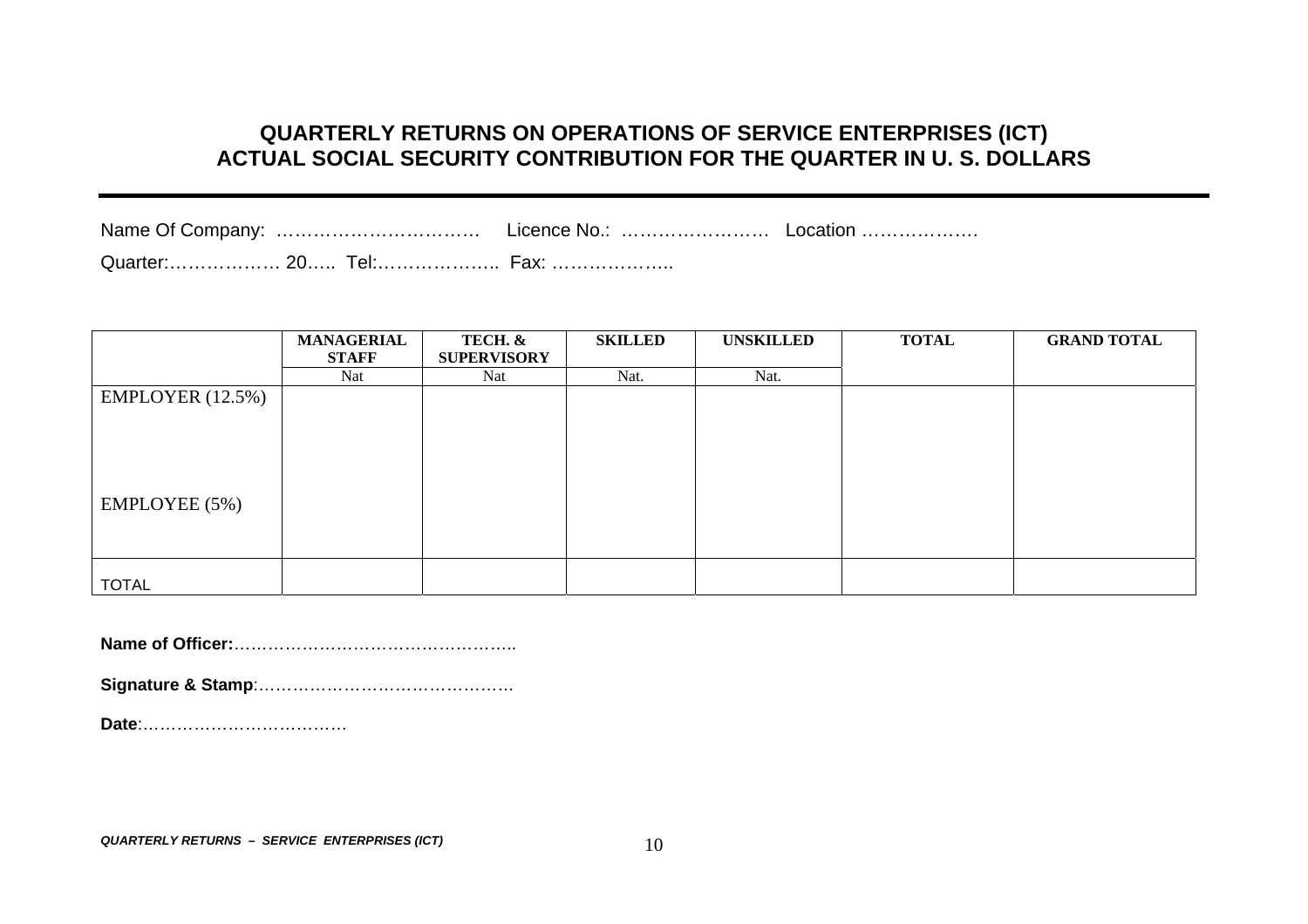# **QUARTERLY RETURNS ON OPERATIONS OF SERVICE ENTERPRISES (ICT) ENVIRONMENTAL REPORT ON OPERATIONS**

| Licence No.: | Location |
|--------------|----------|
|              |          |

Quarter:……………… 20….. Tel:……………….. Fax: ………………..

|                                     |                                         |                                                        | <b>STATUS</b>        |                                                  |                                                                    |  |  |  |
|-------------------------------------|-----------------------------------------|--------------------------------------------------------|----------------------|--------------------------------------------------|--------------------------------------------------------------------|--|--|--|
| <b>DATE OF EPA</b><br><b>PERMIT</b> | <b>PRODUCT (S) /</b><br><b>ACTIVITY</b> | <b>TYPE OF ENVIRONMENTAL</b><br><b>REPORT REQUIRED</b> | <b>NOT INITIATED</b> | <b>INITIATED PROCESS</b><br><b>NOT COMPLETED</b> | <b>PERMIT</b><br><b>GRANTED/</b><br><b>PERMIT</b><br><b>NUMBER</b> |  |  |  |
|                                     |                                         |                                                        |                      |                                                  |                                                                    |  |  |  |
|                                     |                                         |                                                        |                      |                                                  |                                                                    |  |  |  |
|                                     |                                         |                                                        |                      |                                                  |                                                                    |  |  |  |
|                                     |                                         |                                                        |                      |                                                  |                                                                    |  |  |  |

**Name of Officer**: ………………………………..

**Signature / Stamp**: ……………………………

**Date:** ……………………………………………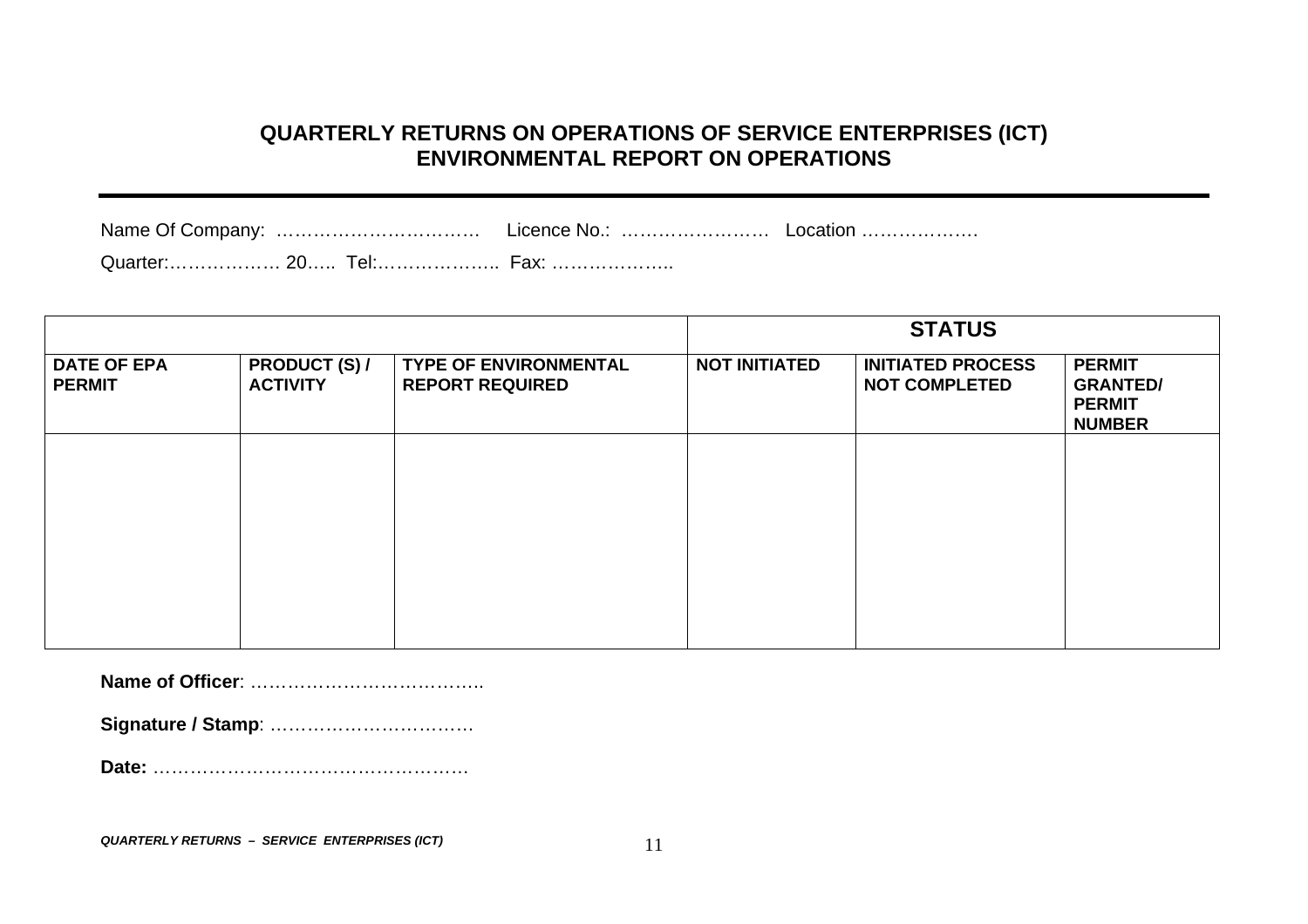# **QUARTERLY RETURNS OF SERVICE ENTERPRISES (ICT) FACTORIES INSPECTORATE CERTIFICATION**

| Name Of Company: | Licence No. | LOCAtion |  |  |
|------------------|-------------|----------|--|--|
|                  |             |          |  |  |

|                                            |                                         |                                                 |                      | <b>STATUS</b>                                                |                                                                                |
|--------------------------------------------|-----------------------------------------|-------------------------------------------------|----------------------|--------------------------------------------------------------|--------------------------------------------------------------------------------|
| <b>DATE OF FID</b><br><b>CERTIFICATION</b> | <b>PRODUCT (S) /</b><br><b>ACTIVITY</b> | <b>TYPE OF CERTIFICATION</b><br><b>REQUIRED</b> | <b>NOT INITIATED</b> | <b>INITIATED -</b><br><b>PROCESS NOT</b><br><b>COMPLETED</b> | <b>CERTIFICATE</b><br><b>GRANTED/RENEWED</b><br>/ CERTIFICATE<br><b>NUMBER</b> |
|                                            |                                         |                                                 |                      |                                                              |                                                                                |
|                                            |                                         |                                                 |                      |                                                              |                                                                                |
|                                            |                                         |                                                 |                      |                                                              |                                                                                |
|                                            |                                         |                                                 |                      |                                                              |                                                                                |

**Name of Officer**: ………………………………..

**Signature / Stamp**: ……………………………

**Date:** ……………………………………………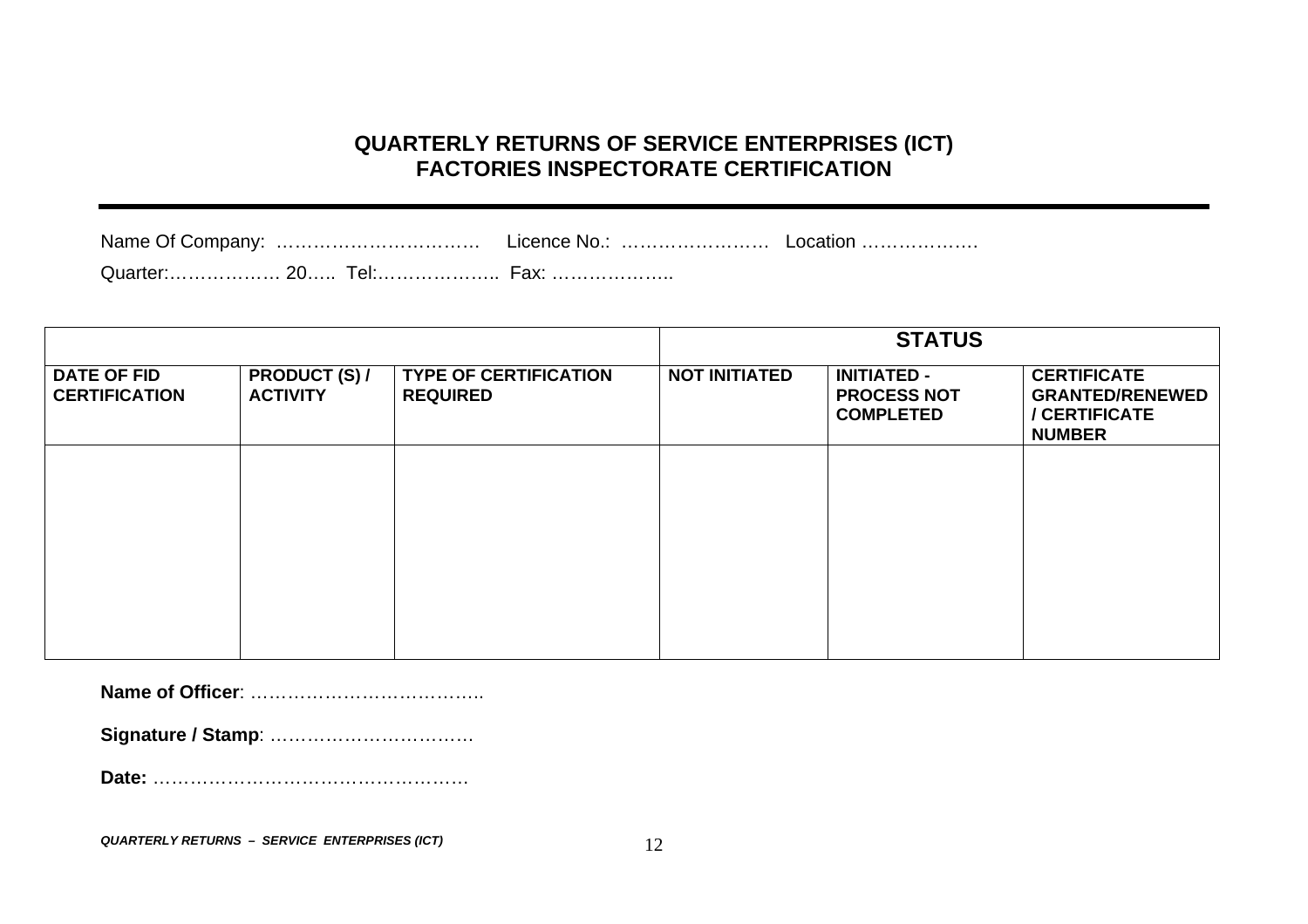# **QUARTERLY RETURNS ON OPERATIONS OF SERVICE ENTERPRISES (ICT) EMPLOYEES TRAINING SCHEDULE FOR NATIONALS**

Name Of Company: ……………………………………… Licence No.: …………………………………………………………………………………………

Quarter:……………… 20….. Tel:……………….. Fax: ………………..

| <b>MANAGERIAL STAFF</b> |         |                      | <b>TECHNICAL &amp;</b><br><b>SUPERVISORY STAFF</b> |         |                      | <b>SKILLED</b> |         | <b>UNSKILLED</b>     |     | TOTAL NO.<br>OF<br><b>EMPLOYEES</b><br><b>TRAINED</b> | <b>TOTAL COST \$</b> |  |  |
|-------------------------|---------|----------------------|----------------------------------------------------|---------|----------------------|----------------|---------|----------------------|-----|-------------------------------------------------------|----------------------|--|--|
| No.                     | Type Of | Cost Of<br>$Trg.$ \$ | No.                                                | Type Of | Cost Of<br>$Trg.$ \$ | No.            | Type Of | Cost Of<br>$Trg.$ \$ | No. | Type Of Trg.                                          | Cost Of Trg.<br>S.   |  |  |
|                         | Trg.    |                      |                                                    | Trg.    |                      |                | Trg.    |                      |     |                                                       |                      |  |  |
|                         |         |                      |                                                    |         |                      |                |         |                      |     |                                                       |                      |  |  |
|                         |         |                      |                                                    |         |                      |                |         |                      |     |                                                       |                      |  |  |
|                         |         |                      |                                                    |         |                      |                |         |                      |     |                                                       |                      |  |  |
|                         |         |                      |                                                    |         |                      |                |         |                      |     |                                                       |                      |  |  |
|                         |         |                      |                                                    |         |                      |                |         |                      |     |                                                       |                      |  |  |
|                         |         |                      |                                                    |         |                      |                |         |                      |     |                                                       |                      |  |  |
|                         |         |                      |                                                    |         |                      |                |         |                      |     |                                                       |                      |  |  |
|                         |         |                      |                                                    |         |                      |                |         |                      |     |                                                       |                      |  |  |

**Name of Officer:**…………………………………………..

**Signature & Stamp**:…………… …………… ……………

**Date**:………………………………

*QUA RTERLY R ETURNS – SERVICE ENTERPRISES (ICT)* 13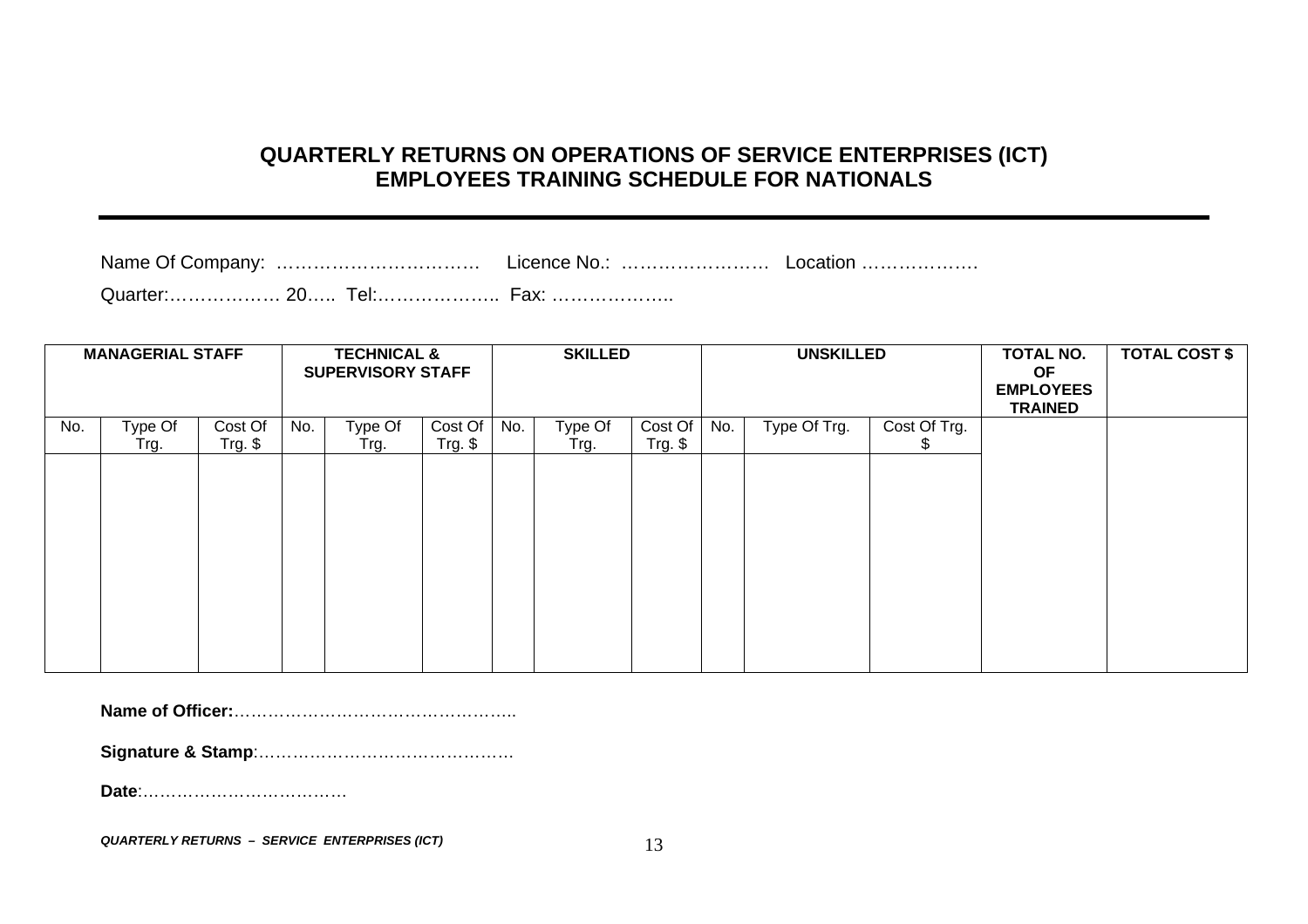#### **QUARTERLY RETURNS ON OPERATIONS OF SERVICE ENTERPRISES (ICT) EMPLOYEES TRAINING SCHEDULE FOR EXPATRIATES**

Name Of Company: …………………………………………… Licence No.: ………………………………………………………………………………………

Quarter:……………… 20….. Tel:……………….. Fax: ………………..

|     | <b>MANAGERIAL STAFF</b> |           | <b>TECHNICAL &amp;</b><br><b>SUPERVISORY STAFF</b> |         |            | <b>SKILLED</b> |         | <b>UNSKILLED</b> |     | <b>TOTAL NO.</b><br><b>OF</b> | <b>TOTAL COST \$</b> |                                    |  |
|-----|-------------------------|-----------|----------------------------------------------------|---------|------------|----------------|---------|------------------|-----|-------------------------------|----------------------|------------------------------------|--|
|     |                         |           |                                                    |         |            |                |         |                  |     |                               |                      | <b>EMPLOYEES</b><br><b>TRAINED</b> |  |
| No. | Type Of Trg.            | Cost Of   | No.                                                | Type Of | Cost Of    | No.            | Type Of | Cost Of          | No. | Type Of Trg.                  | Cost Of Trg.         |                                    |  |
|     |                         | $Trg.$ \$ |                                                    | Trg.    | $Trg.$ $$$ |                | Trg.    | $Trg.$ \$        |     |                               | S.                   |                                    |  |
|     |                         |           |                                                    |         |            |                |         |                  |     |                               |                      |                                    |  |
|     |                         |           |                                                    |         |            |                |         |                  |     |                               |                      |                                    |  |
|     |                         |           |                                                    |         |            |                |         |                  |     |                               |                      |                                    |  |
|     |                         |           |                                                    |         |            |                |         |                  |     |                               |                      |                                    |  |
|     |                         |           |                                                    |         |            |                |         |                  |     |                               |                      |                                    |  |
|     |                         |           |                                                    |         |            |                |         |                  |     |                               |                      |                                    |  |
|     |                         |           |                                                    |         |            |                |         |                  |     |                               |                      |                                    |  |
|     |                         |           |                                                    |         |            |                |         |                  |     |                               |                      |                                    |  |
|     |                         |           |                                                    |         |            |                |         |                  |     |                               |                      |                                    |  |

**Name of Officer:**…………………………………………..

**Signature & Stamp**:………………………………………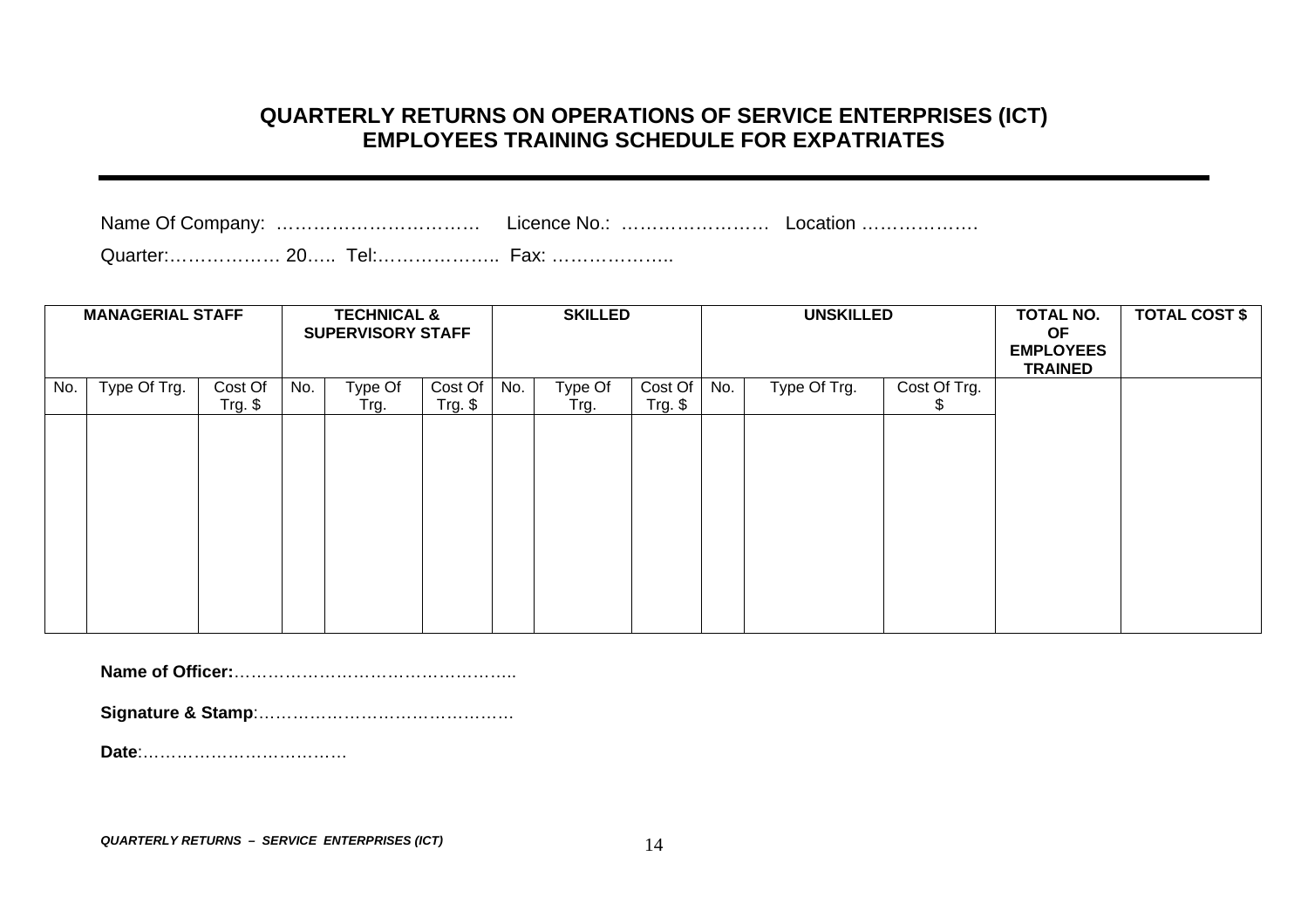#### **QUARTERLY RETURNS ON OPERATIONS OF SERVICE ENTERPRISES (ICT) WITHHOLDING TAX**

| Name Of Company: | Licence No.: | ∟ocation ……………… |
|------------------|--------------|-----------------|
|                  |              |                 |

Quarter:……………… 20….. Tel:……………….. Fax: ………………..

| <b>NAME OF SERVICE COMPANY</b> | <b>DESCRIPTION OF</b><br><b>SERVICE/GOODS</b><br><b>PROVIDED</b> | <b>GROSS VALUE OF</b><br><b>PAYMENT</b> | <b>WITHHOLDING TAX</b> | <b>PERCENTAGE</b> |
|--------------------------------|------------------------------------------------------------------|-----------------------------------------|------------------------|-------------------|
|                                |                                                                  |                                         |                        |                   |

**Name of Officer:**…………………………………………..

**Signature & Stamp**:…………… …………… ……………